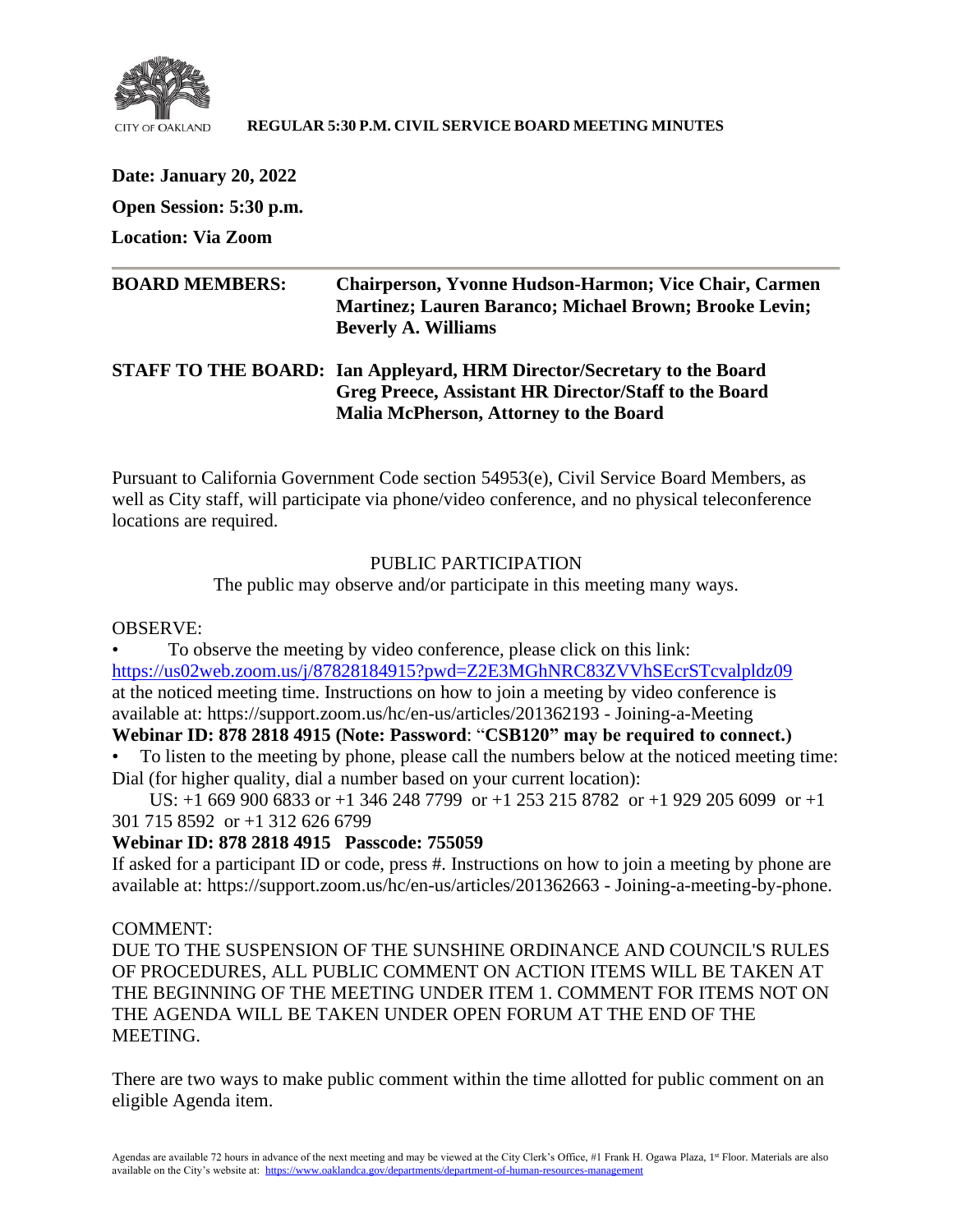• To comment by Zoom video conference, click the "Raise Your Hand" button to request to speak when Public Comment is being taken on an eligible agenda item at the beginning of the meeting. You will then be unmuted, during your turn, and allowed to participate in public comment. After the allotted time, you will then be re-muted. Instructions on how to "Raise Your Hand" is available at: https://support.zoom.us/hc/en-us/articles/205566129 - Raise-Hand-In-Webinar.

• To comment by phone, please call on one of the above listed phone numbers. You will be prompted to "Raise Your Hand" by pressing "\*9" to request to speak when Public Comment is being taken on an eligible agenda Item at the beginning of the meeting. You will then be unmuted, during your turn, and allowed to make public comments. After the allotted time, you will then be re-muted. Instructions of how to raise your hand by phone are available at: https://support.zoom.us/hc/en-us/articles/201362663 - Joining-a-meeting-by-phone.

If you have any questions, please email Greg Preece, Assistant Human Resources Director at GPreece@oaklandca.gov. – Human Resources Management Department.

# **OPEN SESSION AGENDA**

# **ROLL CALL**

# **1) PUBLIC COMMENT:**

# **COMMENT ON ALL ACTION ITEMS WILL BE TAKEN AT THIS TIME. COMMENTS FOR ITEMS NOT ON THE AGENDA WILL BE TAKEN DURING OPEN FORUM.**

# **2) APPROVAL OF THE JANUARY 20, 2022 CIVIL SERVICE BOARD MEETING AGENDA**

# **45099 A motion was made by Member Levin and seconded by Member Williams to approve the agenda for the January 20, 2022 Civil Service Board Meeting.**

**Votes:** Board Member Ayes: – Hudson-Harmon, Martinez, Baranco, Brown, Levin, Williams

> Board Member Noes: None Board Member Abstentions: None Board Members Absent: None

# **3) UPDATES, SECRETARY TO THE BOARD INFORMATION**

# **4) CONSENT CALENDAR:**

a) Approval of Provisional Appointments (0)

**ACTION** 

ACTION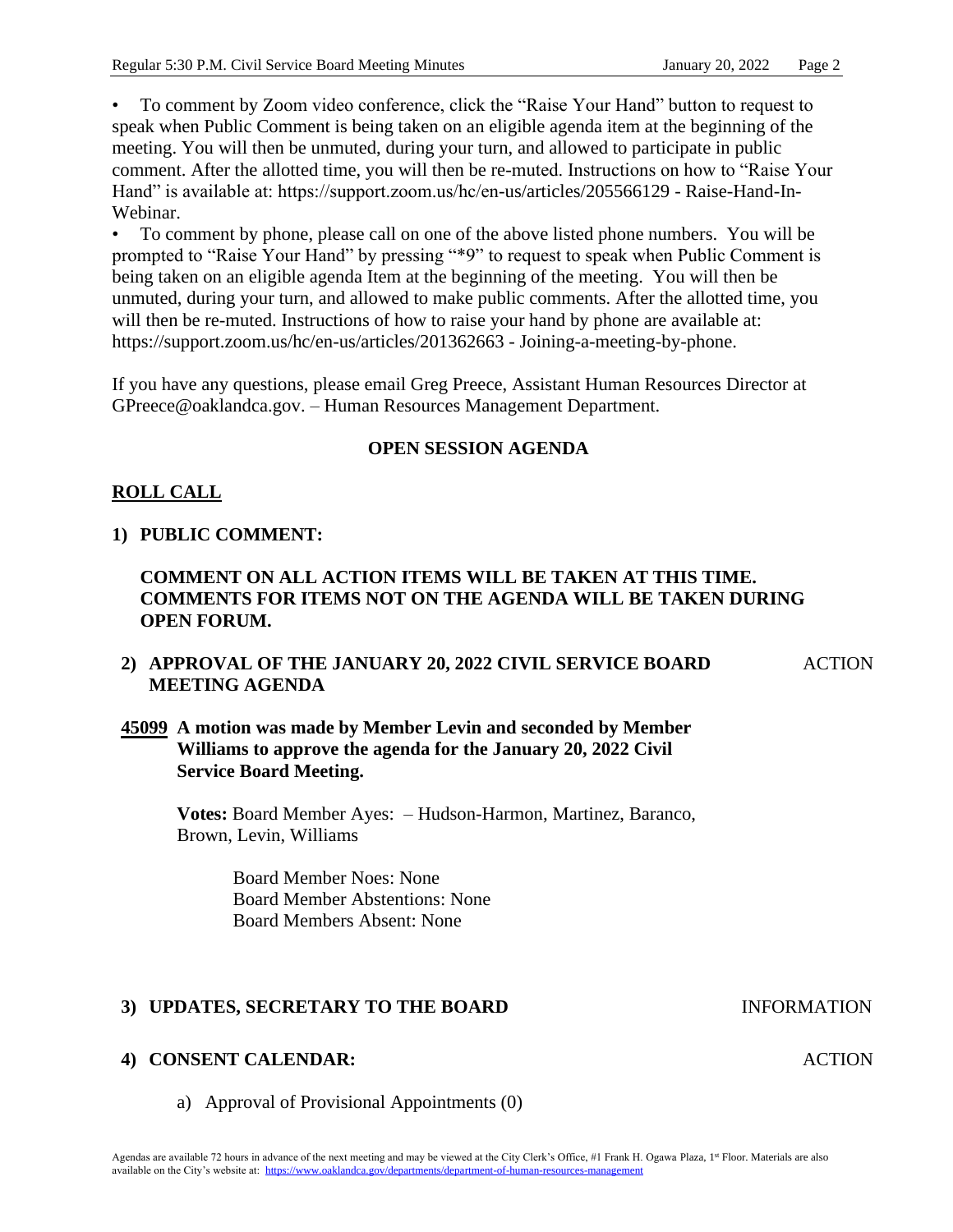- There are no provisionals this month.
- b) Approval of Employee Requests for Leave of Absence (2)
	- Economic & Workplace Development Department (1)
	- Human Resources Management Department (1)
- c) Approval of Revised Classification Specifications (1)
	- Archivist

#### **45100 A motion was made by Member Williams and seconded by Member Brown to approve the Consent Calendar.**

**Votes:** Board Member Ayes: – Hudson-Harmon, Martinez, Baranco, Brown, Levin, Williams

> Board Member Noes: None Board Member Abstentions: None Board Members Absent: None

# **5) OLD BUSINESS:**

a) Approval of October 20, 2021 Special Civil Service Board Meeting **Minutes** ACTION

# **45101 A motion was made by Member Levin and seconded by Vice Chair Martinez to approve the October 20, 2021 Special Civil Service Board Meeting Minutes.**

**Votes:** Board Member Ayes: – Hudson-Harmon, Martinez, Baranco, Levin, Williams

> Board Member Noes: None Board Member Abstentions: Brown Board Members Absent: None

b) Approval of December 16, 2021 Civil Service Board Special 5:15 P.M. Meeting Minutes ACTION

# **45102 A motion was made by Member Brown and seconded by Member Williams to approve the December 16, 2021 Special 5:15 PM Civil Service Board Meeting Minutes.**

**Votes:** Board Member Ayes: – Hudson-Harmon, Martinez, Brown, Williams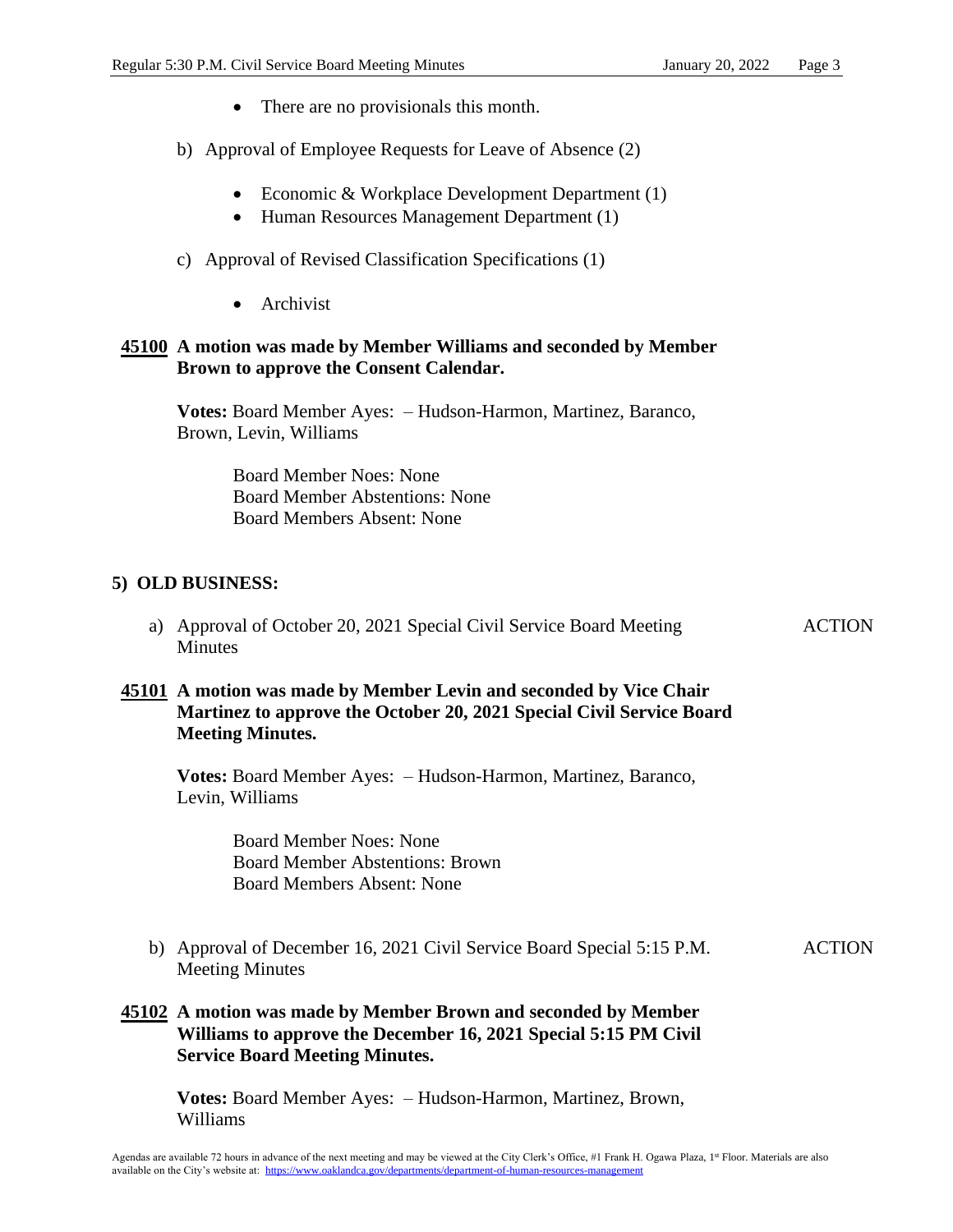Board Member Noes: None Board Member Abstentions: Baranco, Levin Board Members Absent: None c) Approval of December 16, 2021 Civil Service Board Regular 5:30 P.M. Meeting Minutes **ACTION 45103 A motion was made by Member Williams and seconded by Vice Chair Martinez to approve the December 16, 2021 Regular 5:30 PM Civil Service Board Meeting Minutes. Votes:** Board Member Ayes: – Hudson-Harmon, Martinez, Brown, Williams Board Member Noes: None Board Member Abstentions: Baranco, Levin Board Members Absent: None d) Determination of Schedule of Outstanding Board Items INFORMATION e) Informational Report on the Status of Temporary Assignments for Temporary Contract Service Employees (TCSEs) and Exempt Limited Duration Employees (ELDEs) Including a Report of the Names, Hire Dates, and Departments of all ELDE's and TCSEs in Accordance with the Memorandum of Understanding Between the City and Local 21 INFORMATION f) Update on Common Class Study *There is no update available this month.* INFORMATION g) Update regarding Measure Q Hiring Efforts **INFORMATION 6) NEW BUSINESS:** a) Quarterly Update per Section 3.04(f) of the Personnel Manual of the Civil Service Board ("Civil Service Rules") Providing Status of all Classification Specifications Revisions Currently Under Review INFORMATION b) Request from the Service Employees International Union (SEIU, Local 1021) for the Civil Service Board to Consider Whether it has Authority to Award Back Pay INFORMATION